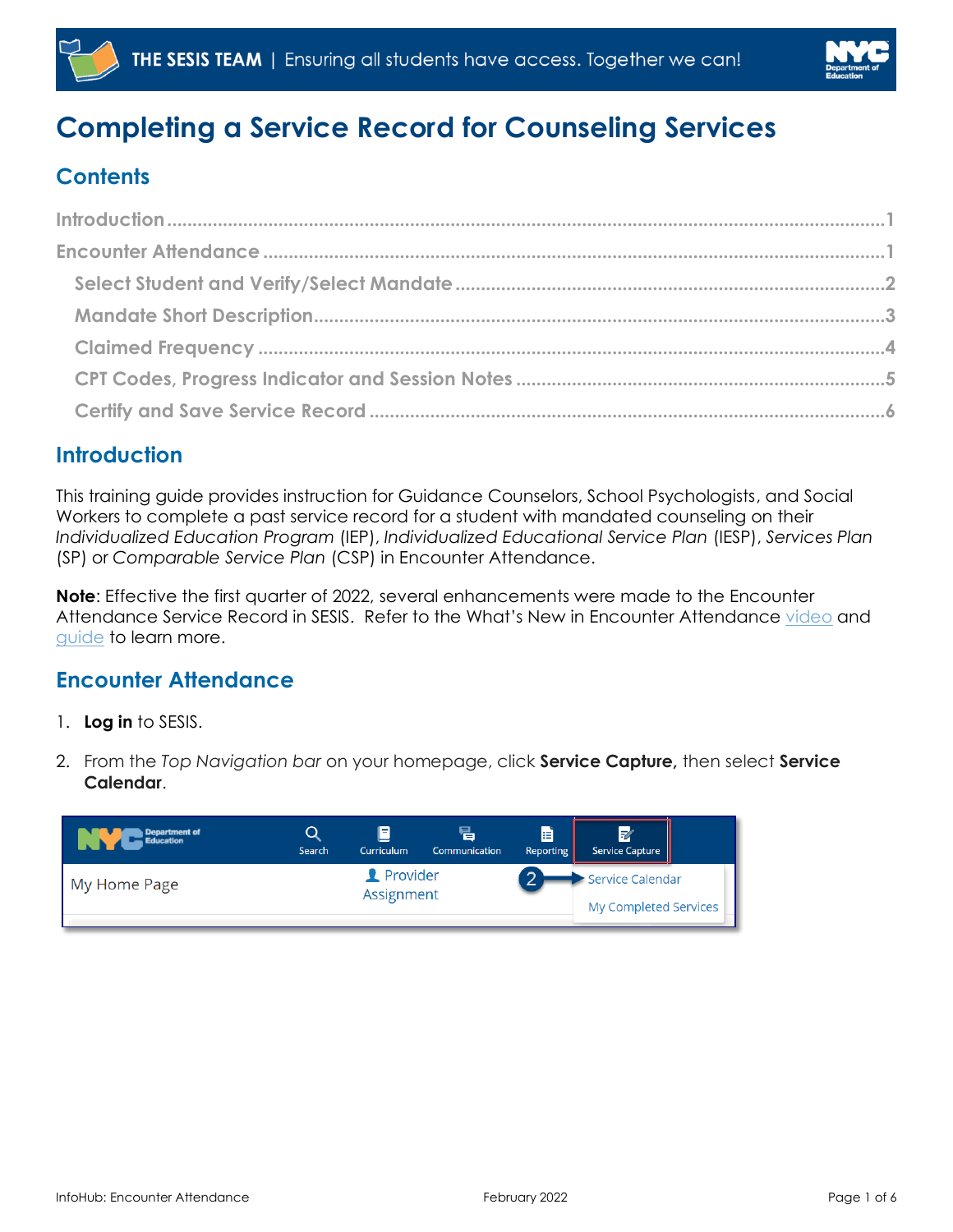<span id="page-1-0"></span>**Select Student and Verify/Select Mandate**

- 3. On the left side of the screen, click to highlight the **student** from your caseload for whom you want to record a past service.
- 4. Click the **Services** dropdown menu and select **Record Past Services**.

**Note:** You may also right click on a specific day and select **Record Past Services.** 



**Note:** The Record *Past Services* pop-up calendar displays on top of the *Service Calendar.* Since you are recording a past service, future calendar days are grayed out.

5. Select the **date(s)** of service to be recorded on the *Record Past Services* pop-up calendar and click **OK**.

| $\blacktriangleleft$ |                |    |    |    |    |                |    | April 2021 - May 2021 |                |     |    |    |    |    | ▸  |
|----------------------|----------------|----|----|----|----|----------------|----|-----------------------|----------------|-----|----|----|----|----|----|
| April                |                |    |    |    |    |                |    |                       |                | May |    |    |    |    |    |
|                      | S              | M  |    | W  | т  | F              | S  |                       | S              | M   | т  | W  | Т  | F  | S  |
| 14                   |                |    |    |    |    | $\overline{2}$ | 3  | 18                    |                |     |    |    |    |    | 1  |
| 15                   | $\overline{4}$ | 5  | 6  | 7  | 8  | 9              | 10 | 19                    | $\overline{2}$ | 3   | 4  | 5  | 6  | 7  | 8  |
| 16                   | 11             | 12 | 13 | 14 | 15 | 16             | 17 | 20                    | 9              | 10  | 11 | 12 | 13 | 14 | 15 |
| 17                   | 18             | 19 | 20 | 21 | 22 | 23             | 24 | 21                    | 16             | 17  | 18 | 19 | 20 | 21 | 22 |
| 18                   | 25             | 26 | 27 | 28 | 29 | 30             |    | 22                    | 23             | 24  | 25 | 26 | 27 | 28 | 29 |
| 19                   |                |    |    |    |    |                |    | 23                    | 30             | 31  |    |    |    |    |    |

**Note:** If the student has multiple mandates for the same Service Type, the *Select Mandate* pop-up window will display, and you need to select the appropriate mandate.

| Select Mandate                             |                                |                               |                                           |                                                                  |                      |                                |                                         |                                     | $\times$               |
|--------------------------------------------|--------------------------------|-------------------------------|-------------------------------------------|------------------------------------------------------------------|----------------------|--------------------------------|-----------------------------------------|-------------------------------------|------------------------|
| <b>Mandate Short</b><br><b>Description</b> | <b>Mandate Service</b><br>Term | <b>Type</b>                   | <b>Mandated</b><br>Language<br>of Service | <b>Mandated Mandated Max.</b><br><b>Frequency Duration Group</b> |                      | <b>Mandated</b><br><b>Size</b> | <b>Mandated</b><br>Service<br>Location  | <b>Mandate</b><br><b>Start Date</b> | Mandate<br>End<br>Date |
| S:IEP:CO:1W:30:1:EN:10M:1 10M              |                                | Counseling<br><b>Services</b> | English                                   | 1/week                                                           | 30<br><b>Minutes</b> | Individual                     | Separate<br>Location<br>Therapy<br>Room | 06/14/2021                          |                        |
| S:IEP:CO:2W:30:4:EN:10M:2 10M              |                                | Counseling<br>Services        | English                                   | 2/week                                                           | 30<br><b>Minutes</b> | Group of<br>4                  | Separate<br>Location<br>Therapy<br>Room | 06/14/2021                          |                        |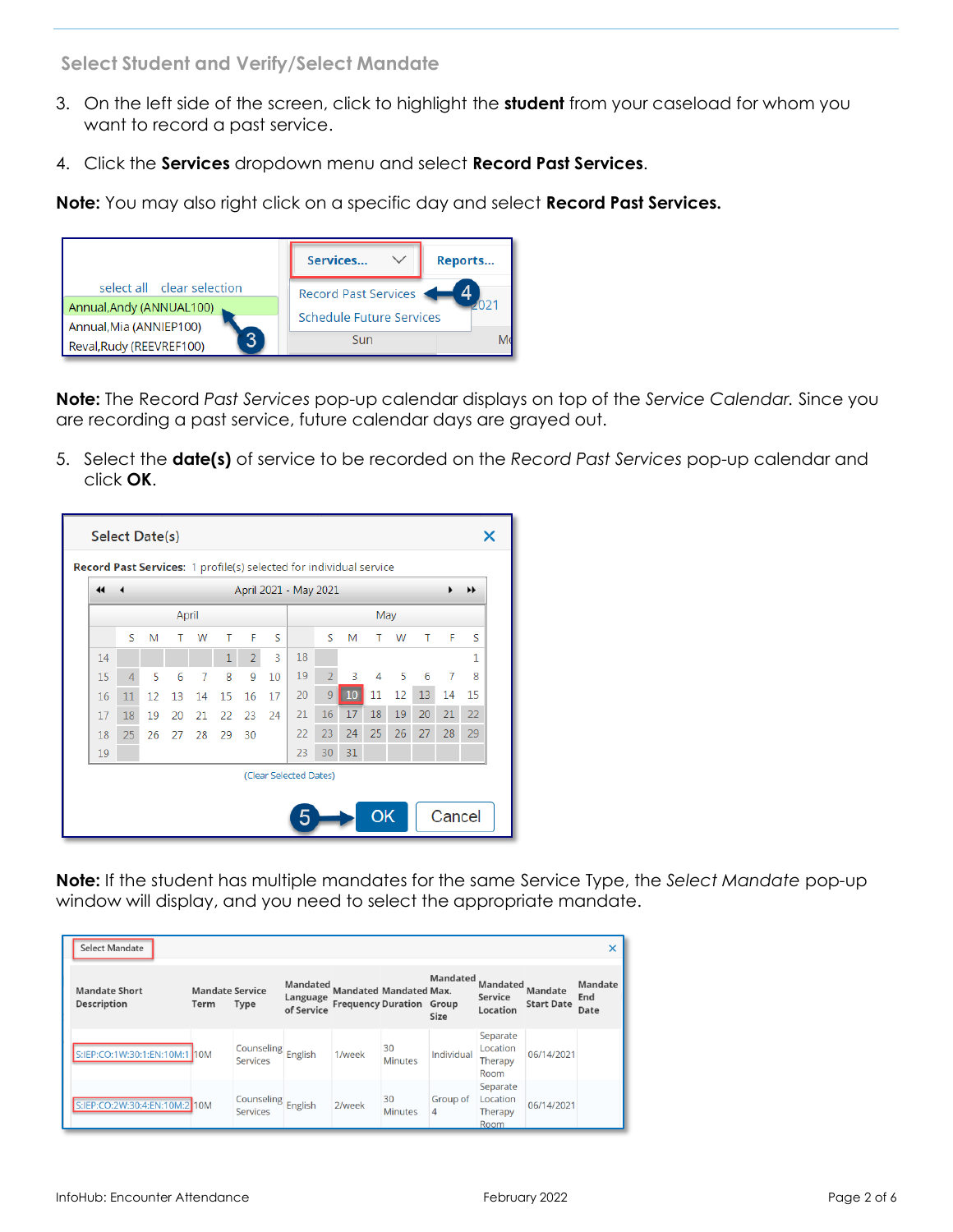- 6. Verify/Enter the actual **Start Time,** and **End Time** for the session.
- 7. The *Service Type* will be pre-populated. If it is not correct, select the correct service type from the dropdown menu.



**Note:** A warning message will display if you select a *Service Type* for a role you are not assigned. However, the message will not prevent you from recording the service.



#### <span id="page-2-0"></span>**Mandate Short Description**

The *Mandate Short Description* is broken down as follows:



**Note:** For more information, please refer to *Understanding the Mandate Short Description* [guide](https://infohub.nyced.org/docs/default-source/doe-employees-only/understanding-the-mandate-short-description.pdf) on the SESIS [InfoHub.](https://infohub.nyced.org/nyc-doe-topics/specialized-areas/special-education/sesis/encounter-attendance)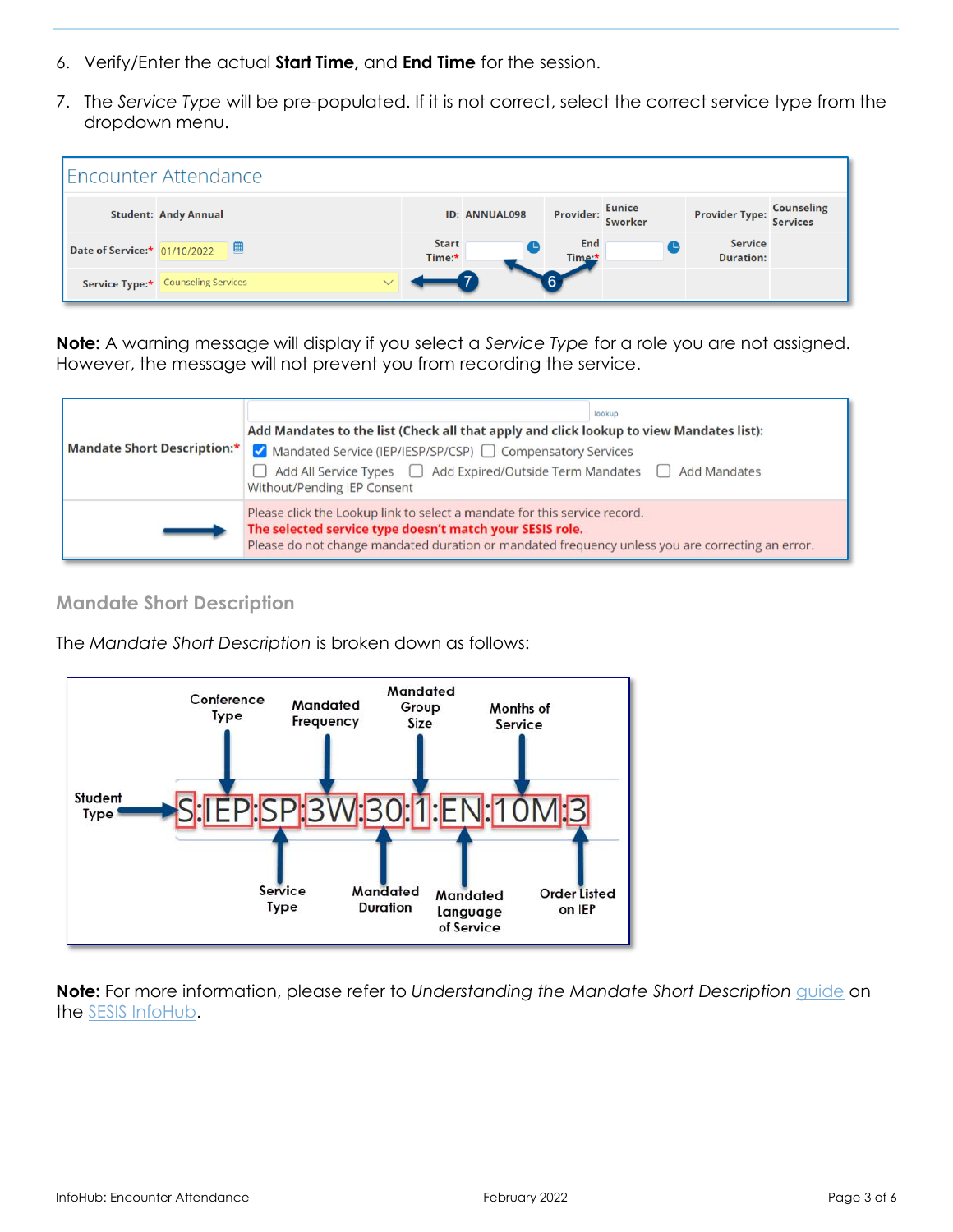#### 8. Verify/Select the **Mandate Short Description**.

**Note**: If the mandate you served is not displayed in the *Mandate Short Description* field, check the *Add All Service Types*, *Add Expired/Outside Term Mandates*, and/or *Add Mandates Without/Pending IEP Consent* boxes and click the **lookup** link to display additional mandates.

| Mandate Short Description:* | S:IEP:CO:1W:30:1:EN:10M:1<br>lookup -                                                                |  |  |  |  |  |  |  |  |  |
|-----------------------------|------------------------------------------------------------------------------------------------------|--|--|--|--|--|--|--|--|--|
|                             | Add Mandates to the list (Check all that apply and click lookup to view Mandates list):              |  |  |  |  |  |  |  |  |  |
|                             | √ Mandated Service (IEP/IESP/SP/CSP) □ Compensatory Services                                         |  |  |  |  |  |  |  |  |  |
|                             | Add All Service Types   Add Expired/Outside Term Mandates   Add Mandates Without/Pending IEP Consent |  |  |  |  |  |  |  |  |  |

**Note:** The *Compensatory Services* checkbox is used to encounter services that are not associated with an IEP recommendation. It should only be selected for services that differ from the recommendations on the active *conference document (IEP, IESP, SP, CSP),* including services provided pursuant to an impartial hearing order, resolution, or settlement, Special Education Recovery Services (including any "Compensatory Services") and Alternate Placement Paraprofessional services.

For more information regarding how to record services for Compensatory, Recovery Services, and Alternate Placement Para, go to the [Recording Compensatory Services for a Student,](https://infohub.nyced.org/docs/default-source/default-document-library/recording-compensatory-services-for-a-student.pdf) Special [Education Recovery Services for Encounter Attendance,](https://infohub.nyced.org/docs/default-source/default-document-library/encounter-attendance-service-record-special-education-recovery-services.pdf) or Completing a Service Record for [Paraprofessionals](https://infohub.nyced.org/docs/default-source/default-document-library/paraprofessional-how-to-complete-a-past-service-record.pdf) guides on the [SESIS InfoHub.](https://infohub.nyced.org/nyc-doe-topics/specialized-areas/special-education/sesis/encounter-attendance)

#### 9. Verify/Select the **Session Type**.



**Note:** "Mandated" fields (e.g., *Mandated Frequency*, *Mandated Duration*) auto-populate from the conference document.

<span id="page-3-0"></span>**Claimed Frequency**

#### 10. Verify/Select the **Claimed Frequency**.

| Mandated Frequency:* 2 per week                          |    |
|----------------------------------------------------------|----|
| <b>Claimed Frequency:</b> $\ 2 \times \text{per week}\ $ | 10 |
| <b>Mandated Duration:* 30 Minutes</b>                    |    |
| Mandated Language of Service: English                    |    |

**Note**: The *Claimed Frequency* is the portion of the mandate for which you will be providing service to the student. It doesn't need to be changed if you're providing the full service. Claiming does not impact the ability of other providers to enter encounters for the same mandate which is shared by more than one provider.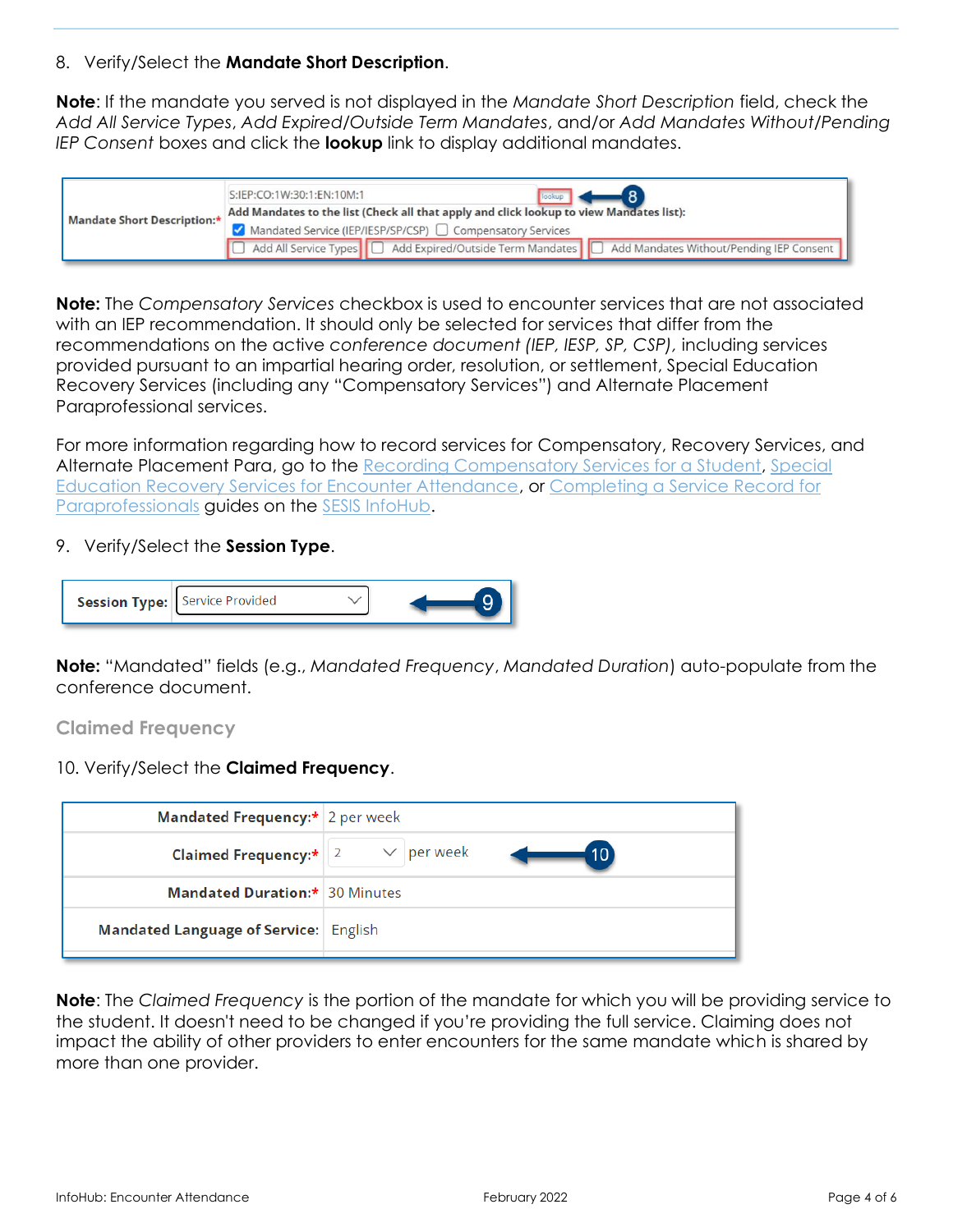#### 11. Select/Verify the **Actual Group Size**.

12. Select/Verify the **Actual Service Location**.

| <b>Mandated Duration:* 30 Minutes</b> |                                                                  |                                |
|---------------------------------------|------------------------------------------------------------------|--------------------------------|
| Mandated Language of Service: English |                                                                  |                                |
| Mandated Max. Group Size: Group of 4  |                                                                  | <b>Actual:</b> (Select)<br>—41 |
|                                       | <b>Mandated Service Location:</b> Separate Location Therapy Room | <b>Actual:</b> (Select)        |

<span id="page-4-0"></span>**CPT Codes, Progress Indicator and Session Notes**

13. Select **CPT Codes/Service Type Detail** (optional at this time).

**Note:** Current Procedural Terminology (CPT) Codes are optional for Counseling Services and will display based on the grouping value. You may check more than one CPT code, if applicable, depending on the duration/grouping of the session.

14. Select the student's progress from the **Progress Indicator** dropdown menu.

15. Enter your session notes for the student in the **Notes for this Session** text box.

**Note:** Counseling session notes may be entered as "confidential" if judged to be sensitive by the provider.

Notes from the student's last recorded session will appear in the *Notes from Last Session* text box, regardless of who worked with the student. For example, if you are splitting the mandate with another provider who most recently provided services, you will be able to see their notes from the last session.